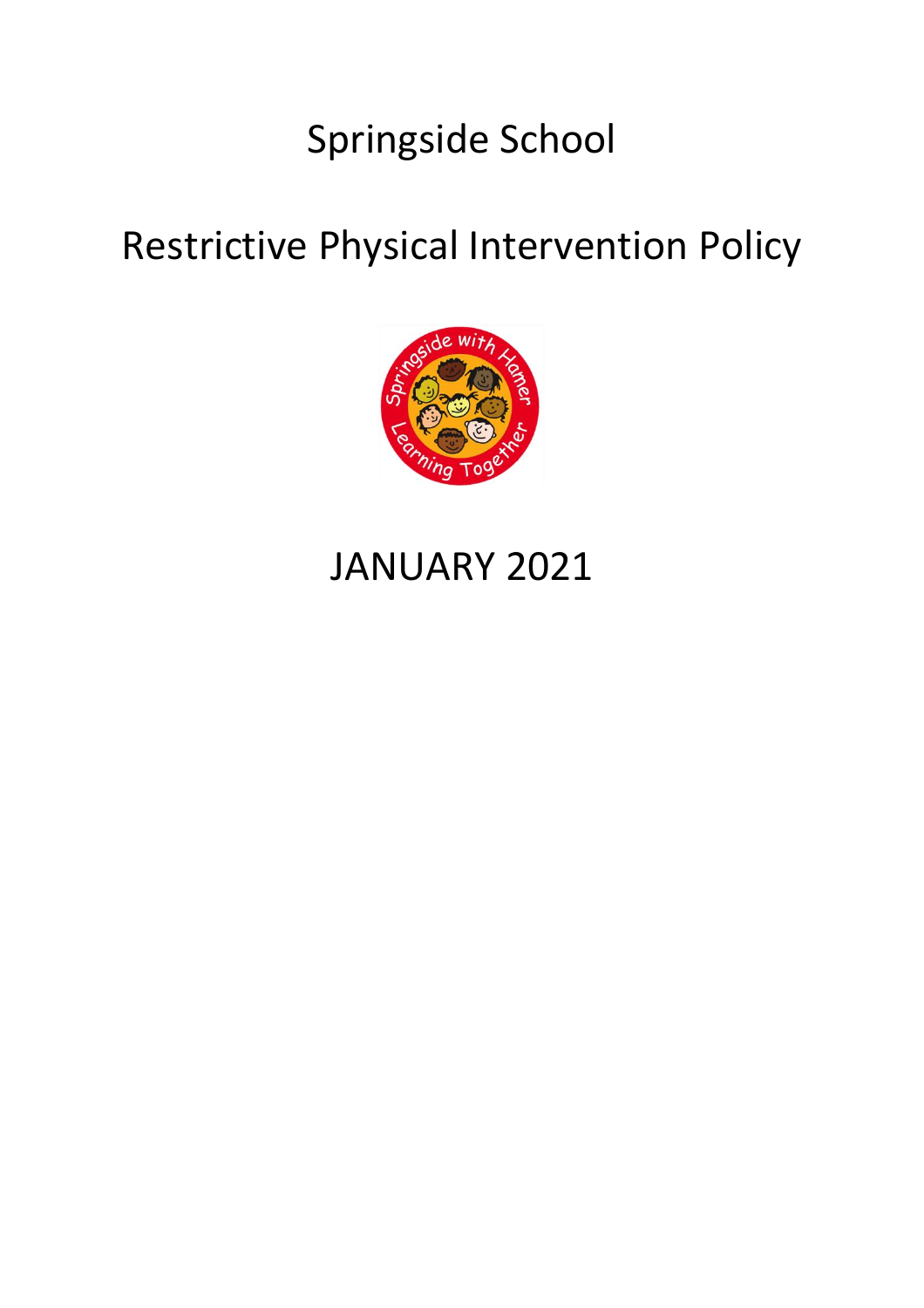## **Introduction**

Rochdale Authority takes seriously its duty of care towards pupils, employees and visitors. Touch is a sensitive issue requiring careful judgement. In order to safeguard both children and staff, the Authority aims to provide clear guidance and appropriate training within the resources that can reasonably be made available. The Policy acknowledges guidance from Team Teach "*Use of Support Rooms' (May 2012)* and '*Summary of Seclusion' (May 2012)* as well as the DfE guidance *'Use of reasonable force Guidance' Advice for Headteachers, staff and Governing Bodies (July 2013) and 'Reducing the Need for Restraint and Restrictive Intervention' (June 2019)* alongside the Rochdale Borough Council information and guidance document *'Care and Control' (March 2020).*

This policy has a clear focus:

- The paramount consideration is to safeguard the welfare of the child
- To safeguard the welfare of staff and others working in schools/settings and services who act in good faith.

*The Children Act 1989* places a duty upon staff to consider the welfare of the child first, and for the welfare of the child to take precedence when practical over every other consideration.

Preventative approaches to risk reduction involve identifying and communicating early warning signs, situations, settings and other factors which may influence behaviour, then taking steps to divert behaviours which lead towards foreseeable risk. Pupils with severe behavioural difficulties sometimes present a risk to themselves and others.

*Section 93 of the Education & Inspections Act 2006 (EIA2006)* describes the circumstances in which teachers and others, authorised by the Headteacher, may use reasonable force to control or restrain pupils.

*Section 95 (EIA2006)* defines the Staff to which this power applies.

*The Children Act 2004* places a duty on key partners to cooperate in the safeguarding of children. Risk Assessments and Positive Handling Plans will be shared with all key partners, who will cooperate to provide consistent approaches to meet the needs of individual children.

Parent(s)/carer(s) are encouraged to view this policy.

### **Objectives**

• This policy is intended to safeguard the welfare of the child and protect staff by describing the circumstances in which physical contact may be necessary, and how we can act safely and preserve the learner's dignity.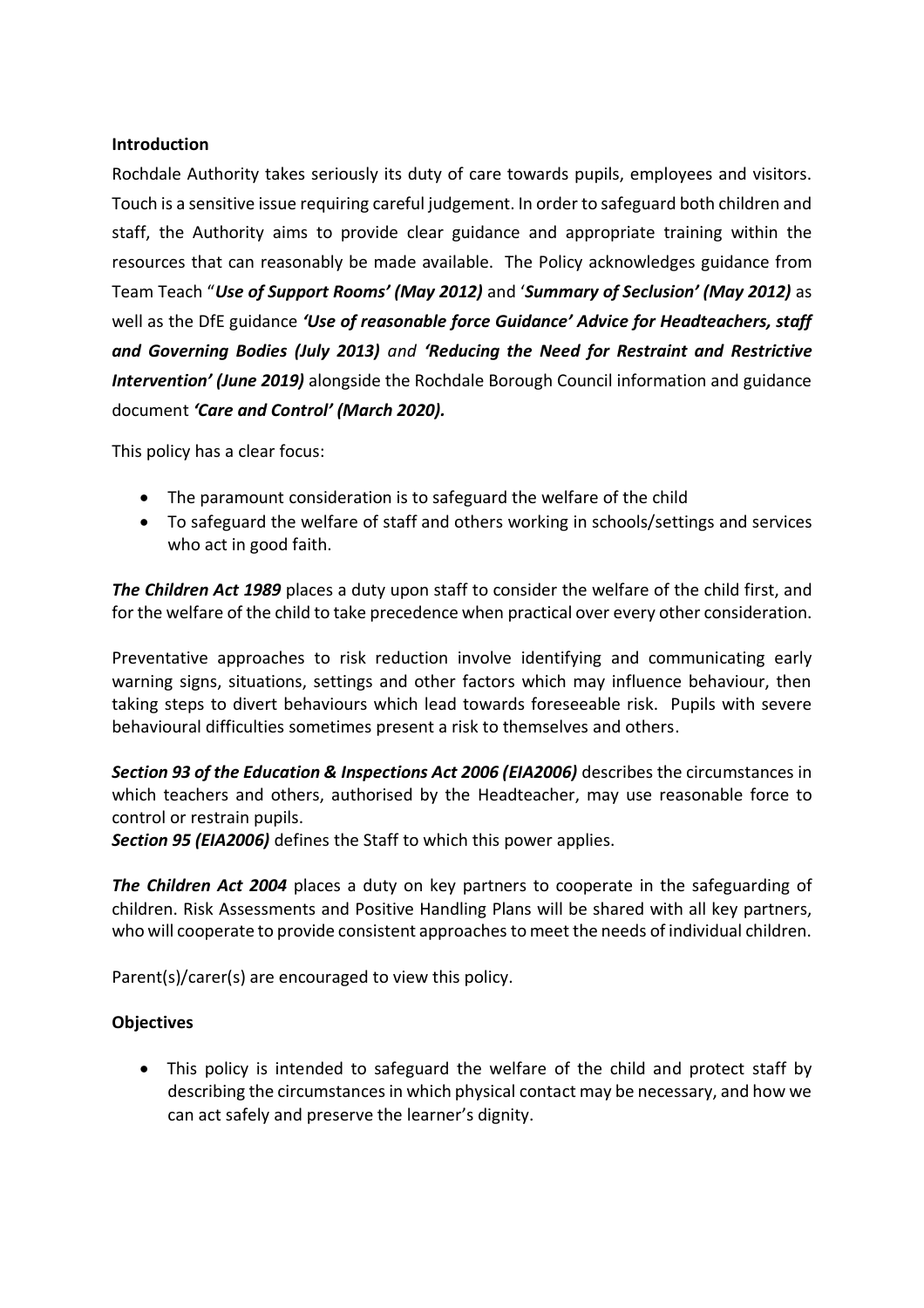- To promote the development of effective relationships and interpersonal skills and focus on the de-escalation to minimize the need to use Restrictive Physical Intervention.
- To promote clarity of expectation for staff in order to provide a consistent and safe environment for young people and staff.

## **Aims**

- At Springside School our aim is to provide clear guidance to school staff on the use of physical contact. We want them to meet the needs of the children with confidence, whilst safeguarding themselves and those in their care. Physical contact maybe necessary and justifiable when it meets the needs of the learner.
- This policy acknowledges that good management of relationships is at the core of managing all behaviour. All staff understand the importance of listening and respecting pupils to create an environment that is calm and supportive. Skilled management by staff of pupils' behaviour is an essential prerequisite for an effective learning and teaching environment as challenging behaviour can be a significant barrier to effective learning and teaching.
- All staff manage challenging behaviour using a range of strategies detailed in our behaviour policy and physical intervention policy, which include crisis de-escalation and the effects of our own actions.
- At Springside School the use of Restrictive Physical Intervention is a last resort in accordance with current guidance and Rochdale Care, Control and Physical Intervention Policy. When Restrictive Physical Intervention is used it will be carried out in a respectful, supportive and dignified manner in order to maintain a positive relationship with the learner.
- We aim to reduce the requirement for use of force by creating a calm, orderly and supportive environment. Staff are encouraged to always offer and accept help.
- A new face is often an opportunity to divert an incident away from a crisis, thus reducing the need for force to be used.

### **Positive relationships**

Staff develop effective working relationships with children to promote positive relationships, which ensures better outcomes. Through the positive relationships staff are able to recognise the early changes in the learner's behaviour:

- Distress
- Agitation
- Anxiety
- Increasing anger/aggression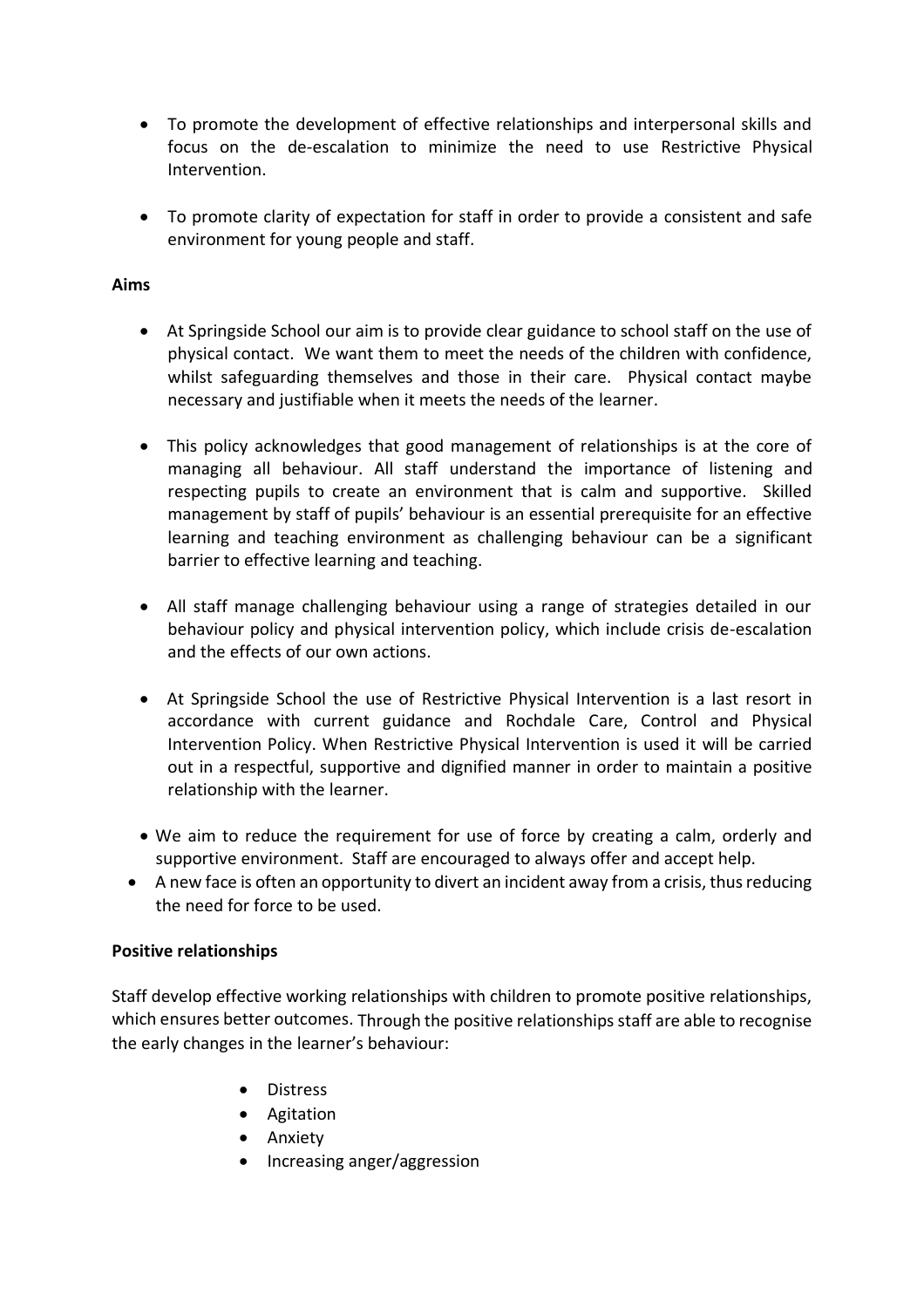Because of our positive relationships with pupils, all staff are able to recognise the difference between their normal behaviour and a developing crisis.

Early intervention is essential; staff should use behaviour management strategies as a proactive response to de-escalate, diffuse and divert in order to prevent crisis behaviours.

# **A member of staff who chooses not to make a physical intervention can still take effective action to reduce risk.**

They can:

- Show care and concern by acknowledging unacceptable behaviour
- Request alternatives using negotiation and reason
- Give clear directions to the pupils to stop
- Remind them about rules and likely outcomes
- Remove an audience or take vulnerable pupils to a safer place
- Make the environment safer by moving furniture
- Make the environment safer by removing objects which could be used as weapons
- Use positive touch to guide or escort pupils
- Ensure that colleagues know what is happening
- Get help if needed

Staff recognise that all children have individual needs, some have statements for additional need. All staff have a working knowledge of individual plans and support the children by following them, particularly in the case of those with Behaviour Support and Positive Handling Plans.

Staff only use Restrictive Physical Intervention where the risks involved in using a Restrictive Physical Intervention are outweighed by the risk in not using a Restrictive Physical Intervention.

All school staff who are authorised to be in control or charge of pupils are automatically authorised to use force where necessary. If others, such as colleagues from the behaviour support team, therapists and volunteers, have temporary charge and control of children, they are also authorised to use reasonable force where necessary.

- Staff have a duty of care to act in the best interests of the children.
- Staff do not have a duty to use force.
- Staff should use their own judgement and make their own dynamic risk assessment before acting.
- When staff are not expected to be in control or charge of children, this is made clear in their job descriptions.

Visitors and those who are not expected to be in control or charge of children should be accompanied by authorised staff on the school site and when accompanying pupils outside.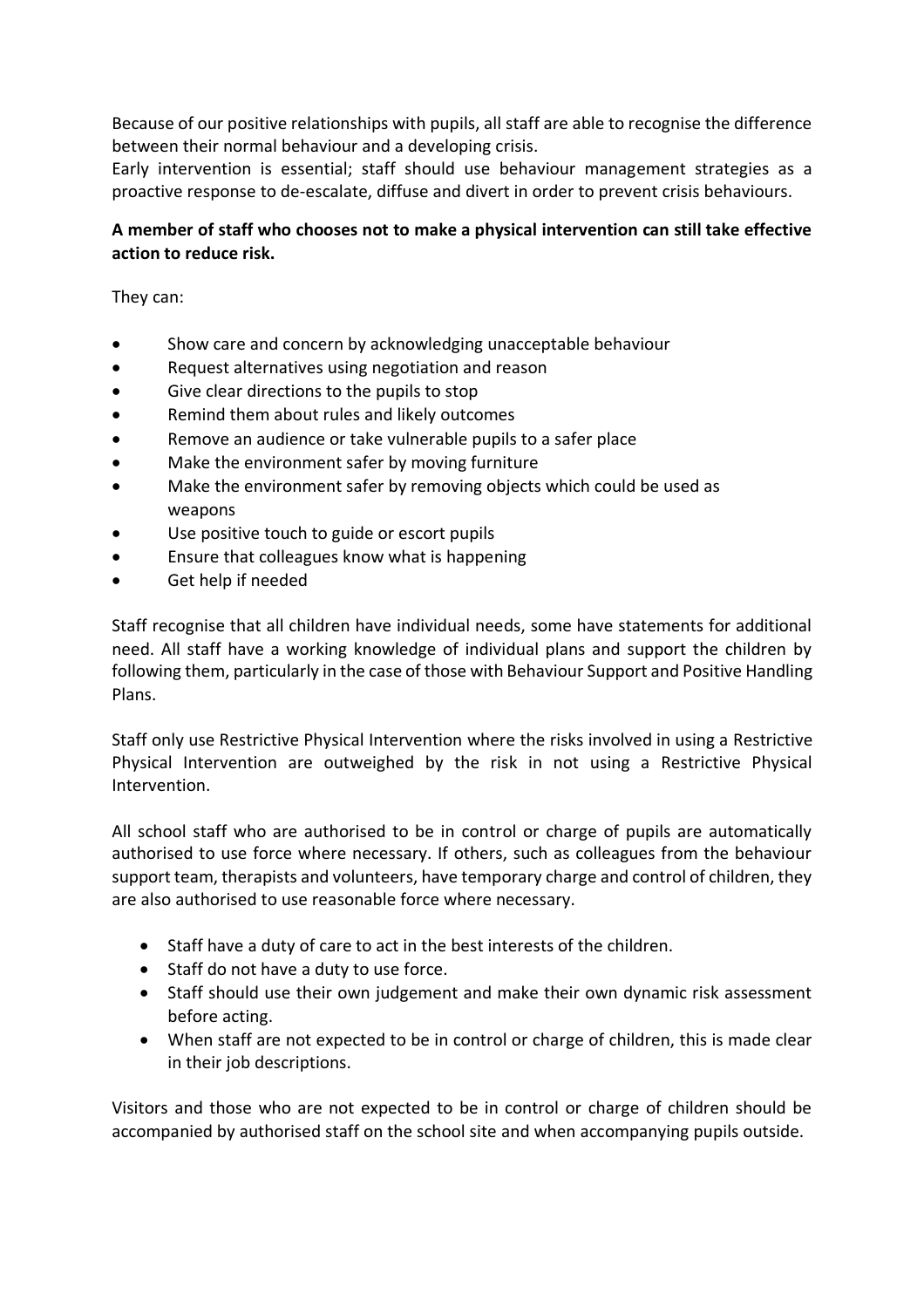**If staff have any questions relating to control and charge of pupils they should ask senior leaders for clarity**.

# **When can Restrictive Physical Intervention be used?**

This policy should not be treated as the complete and authoritative statement of the law, interpreting the law is a matter for the courts.

Factors which might influence a more immediate risk assessment, and therefore a decision about how to intervene, might include:

- The state of health and fitness of the staff member
- Their physical stature
- Competence
- Confidence
- Experience and relationships with the pupils concerned

All staff need to be aware of their own physical and emotional abilities and limitations. If necessary they should seek the help assistance of another member of staff.

All staff are encouraged to get into the habit of stopping and thinking before taking action, thus enabling a dynamic risk assessment to be made.

# *The following checklist can be helpful.*

# **Act**

- Stop and think
- Adopt a calm, non-threating stance and posture
- Use a slow controlled voice
- Give clear verbal directions
- Pause and allow time for delayed complaisance and help to arrive

### **Balance**

- Likely outcomes if force is used against likely outcomes if force is not used short-term risks against term risks
- The best interests of the child against the best interests of the other children and the rights and powers of staff

### **Choose**

- Persons who are most likely to succeed
- Best place available
- Best time available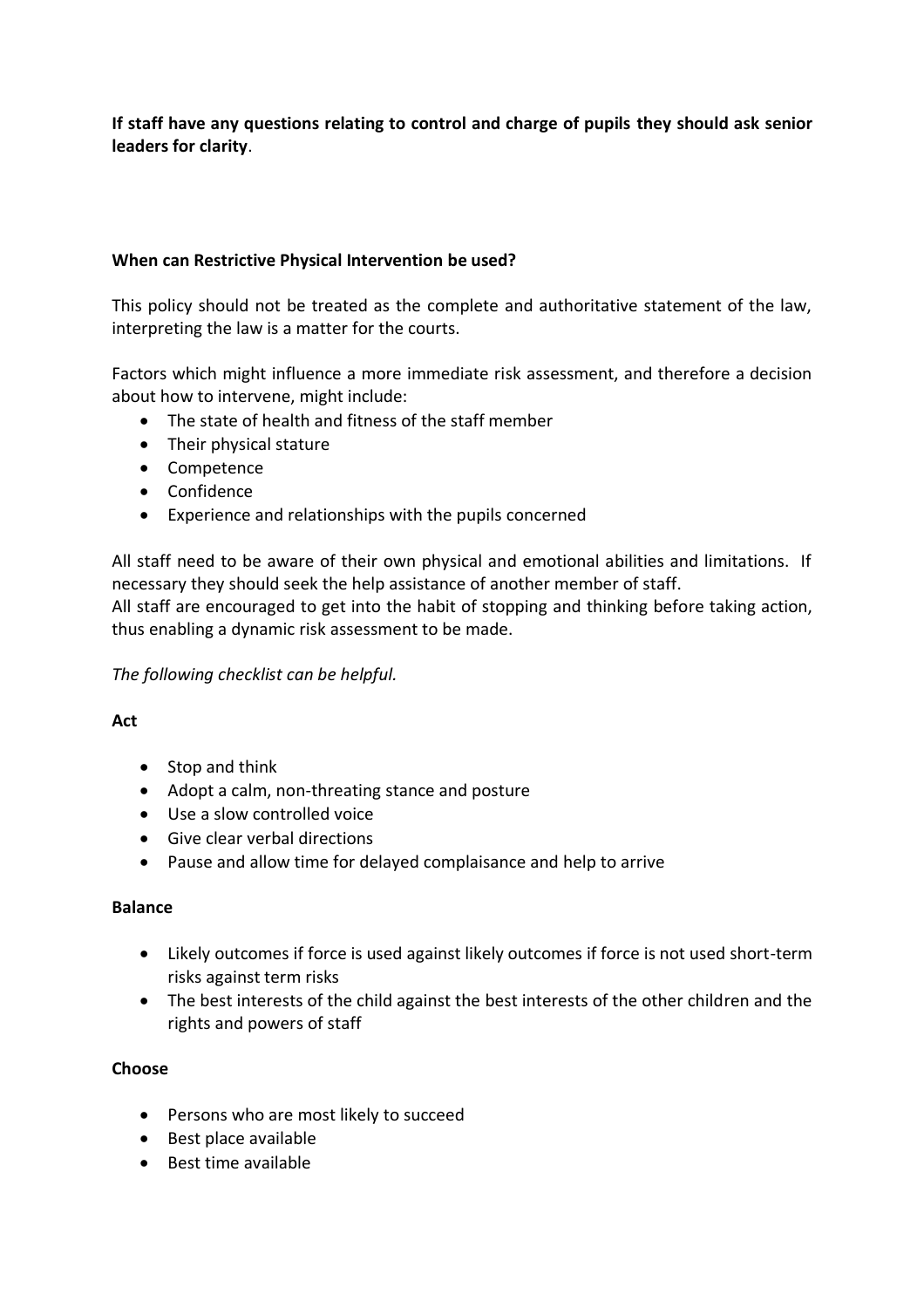• Minimum use of force necessary to achieve the desired result

## *The Legal Framework*

*The best justification for the use of reasonable force is that it is in the interest of the child.* **The Children Act 1989** *in the UK states that the welfare of the child shall be the paramount consideration.* The law also recognises that people make honest mistakes. A common law defence could be offered whenever a person acts reasonably in good faith.

Staff in our school, have the right under *section 93 of The Education and Inspections Act 2006* to use force as is reasonable in the circumstances to prevent a learner from doing or continuing to do, any of the following:

- Committing a criminal offence (or, for a learner under the age of criminal responsibility, what would be an offence for an older learner).
- Causing injury to self or others.
- Damaging property.
- Prejudicing the maintenance of good order and discipline at the school or among any pupils receiving education at the school, whether during a teaching session or otherwise.

# **Any Positive Handling must use the minimum degree of force necessary for the shortest period of time.**

There is no legal definition of reasonable force, staff will use their knowledge and judgement by using a dynamic risk assessment, on accessing the risk presented and the level of physical intervention required to manage this.

Staff should be able to answer the three key questions:

- **How was this intervention in the best interests of the child?**
- **Why was it absolutely necessary?**
- **How was it reasonable and proportionate?**

### **Use of Restrictive Physical Intervention**

Staff at Springside School view Restrictive Physical Intervention as a **last resort** to keep individuals safe and maintain a safe environment for all.

Even where physical intervention is considered legally justifiable and seems appropriate, it may not be safe or **in the best interest of the learner** or others; staff may have to focus instead on removing others from harm or making the environment safer.

Before the use of any Restrictive Physical Intervention, staff should take into account the age, gender, level of physical, emotional and intellectual development, additional needs, social context, and medical needs of the learner concerned. Staff should use a gradual, graded system of response. The degree of force used should be the minimum to achieve the desired result. Good training provides techniques which rely on a combination of psychology and biomechanics to reduce the amount of force required.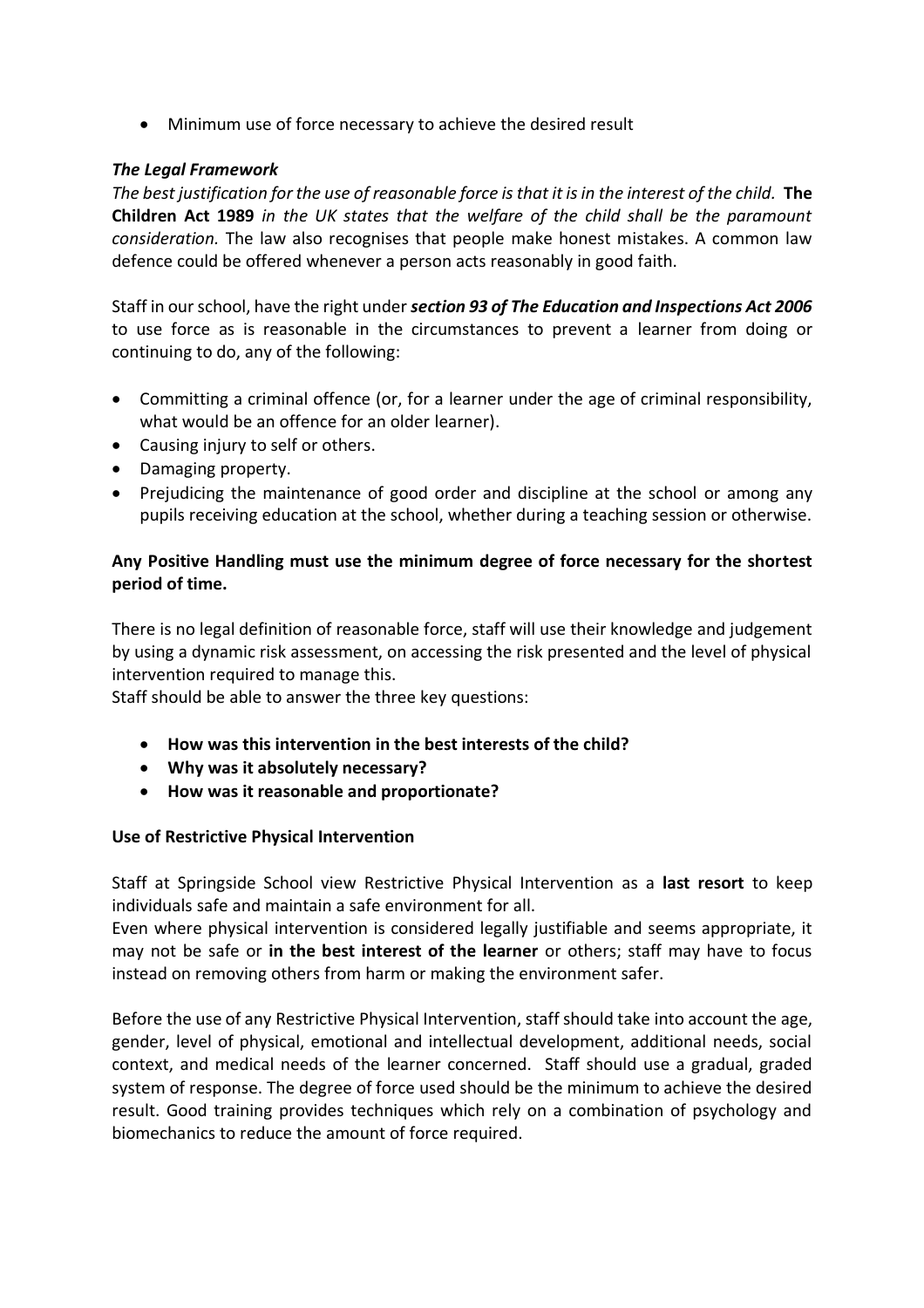Restrictive physical intervention is a supportive, caring and reassuring way of managing crisis behaviour. Staff never use Restrictive Physical Intervention as a punishment, threat or out of anger.

Safety is always a paramount concern and as such staff are not required or advised to use Restrictive Physical Intervention if it is likely to put their own safety or the safety of others at risk. All staff have a duty of care towards the pupils and must fulfil this duty of care by telling the learner to "**stop**" what they are doing and warn that if they do not do so a Restrictive Physical Intervention may be used.

Staff who have, or acquire, permanently or temporarily, any medical condition that may impact on their ability to carry out pupils' behaviour support & positive handling plans have a duty to report these to the Headteacher and the Deputy Headteacher as there could be an impact on their own safety and that of colleagues and/or pupils.

## **During the use of Restrictive Physical Intervention**

- Consider the deployment of appropriately trained staff.
- Consider the minimum force for shortest time.
- Consider whether the hold is correct.
- Consider whether the amount of pressure could be reduced.
- Consider how best to communicate.
- Accept help and encourage other staff involvement somebody else to take over.

Staff are supported by a back-up system to enable them to call for help in emergencies. If staff should be in a room with a pull cord/button to call for help this should be the first method used. This sounds an alarm in the immediate area and in the reception area. In all other situations the staff member should shout 'help now' and support should be given immediately.

The expectation should be that all staff should support each other. In fact, they have a responsibility to do so.

At Springside School staff are committed to the use of Team Teach. This approach avoids any techniques which may impair breathing. All staff are trained to recognise and act upon the signs of positional asphyxia, releasing the child and calling for the emergency services immediately. If Staff are unsure about any aspect of their training or Restrictive Physical Intervention, it is their responsibility to discuss this with the Assistant Headteacher, as a trained Team Teach trainer.

Staff should make every effort to avoid acting in a way that might reasonably be expected to cause injury. However, in some extreme circumstances, it is possible that bruising or scratching a learner may occur accidentally.

It is acknowledged that with some disengagement techniques pupils may encounter some minimal discomfort when appropriate release techniques are used. However, this is very brief, transient and poses less of a risk than the behaviour they are employed in response to, e.g. biting.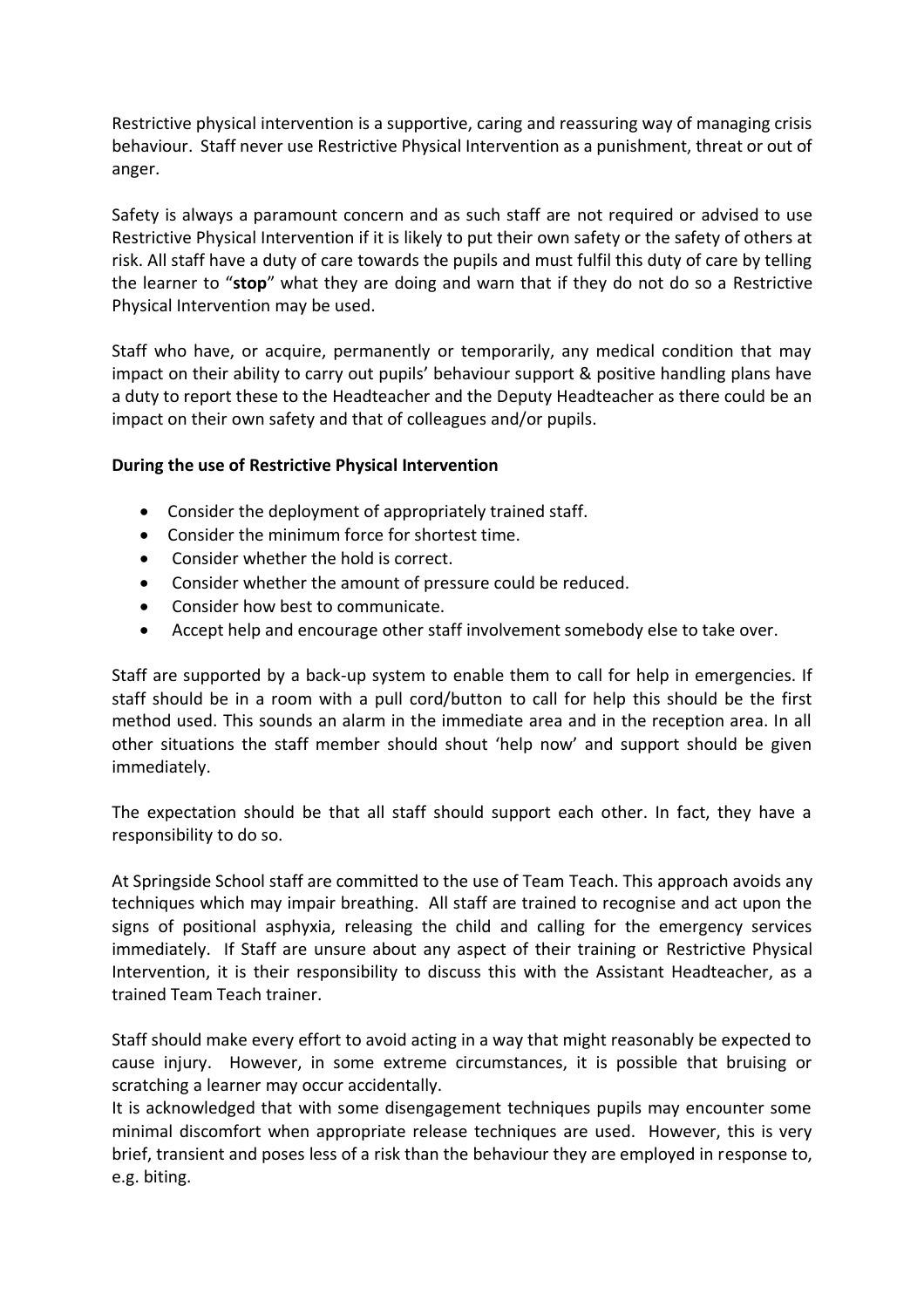## **What type of Restrictive Physical Intervention can be used?**

Springside School believe that there are circumstances in where physical contact maybe necessary in order to meet the emotional, safety and individual care needs of children. Research has established that physical contact is important in developing relationships.

The paramount consideration is the welfare of the child. This policy is intended to safeguard the welfare of the child and protect staff by describing the circumstances in which physical contact may be necessary, and how to act safely and preserve the learner's dignity. As stated in *Rochdale Guidance for Safe Working Practice for the Protection of Children and Staff in Education Settings April 2007*.

Staff who work closely with younger pupils should, where possible, avoid allowing them to sit on laps. If members of staff need to sit on the floor to support children, they should position the child to the side rather than between the staff legs. This reduces the risk of misunderstandings and allegations.

Clear rules about how to touch appropriately need to be explained to pupils and modelled by staff. A positive way of teaching respectful touch is by introducing peer massage into the school environment i.e. Child2Child Peer Massage Programme.

There may be some pupils for whom touching is particularly unwelcome. For example, some pupils may be particularly sensitive to physical contact because of sensory issues, communication difficulties, and their cultural background or because they have been abused.

It is important that staff who may come into contact with these pupils or groups of pupils should have the relevant information and that the school has a system for informing them.

### **Behaviour Support & Positive Handling Plans / Risk Assessments**

We all have a shared responsibility to identify risk, communicate potential risks and take active steps to reduce risk wherever possible.

Health and Safety legislation applies to children who may present a risk to themselves or others. Wherever a risk can reasonably be foreseen there must be an assessment of the risk and a plan to reduce the risk. It is not always possible to eliminate risk but staff will need to be able to show that they have attempted to reduce it. Children who present a risk should have a positive handling plan. Staff likely to come into contact with a child presenting a risk should be given guidance and training to enable them to assess and reduce the risk.

Behaviour Support & Positive Handling Plans may be written **without** the inclusion of Restrictive Physical Intervention to ensure a consistent approach from all adults working with a learner – *in this situation it is good practise to have these overseen by a member of the SLT and parents/ guardians, however this is not essential*. Where Restrictive Physical Intervention **is considered necessary** to be included within a plan staff **must share this with a member of**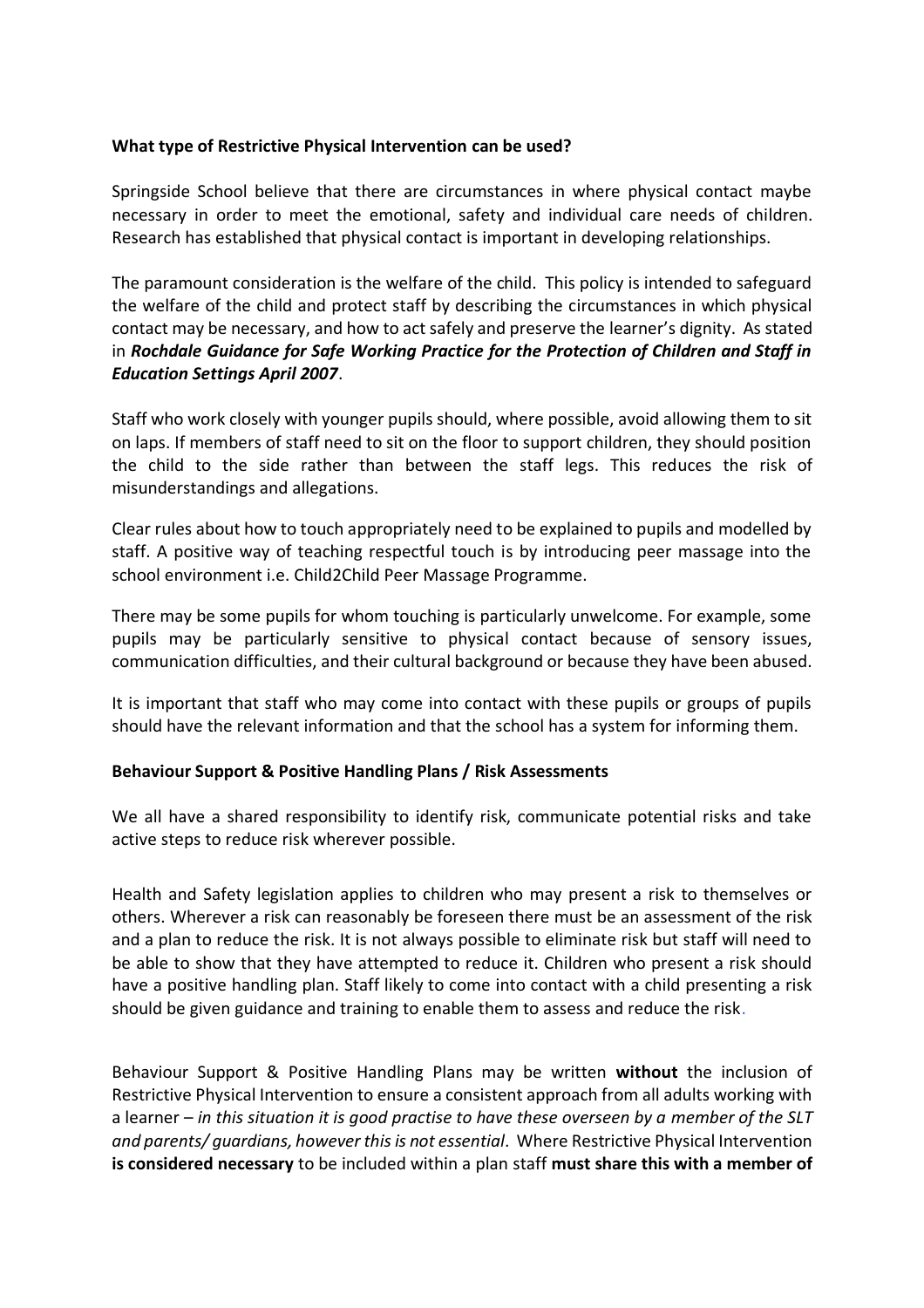**the SLT who will authorise and sign it, every effort must be taken to ensure this is also shared with learner's parents/ guardians with a signature.** Where possible, these will be designed through multi agency collaboration and, shared with other agencies/services supporting the child to facilitate consistency of approach. We consider staff and children's physical and emotional health when we make these plan's and consult with child's parents/guardians and supporting external agencies.

Staff should use de-escalation strategies as stated in the learner's individual BS&BS&PHP to ensure that the best possible outcome is achieved for the learner. Staff are aware of individual BS&PHPs to ensure consistency when needing to manage incidents. Staff have access to BS&PHPs which are stored in each of the children's Health and welfare files within the classroom. All staff involved with the child should be familiar with the behaviour support & positive handling plan. A copy of the plan should be kept in the Assistant Head's office in the behaviour file.

# **Developing a Behaviour Support & Positive Handling Plan (BS&PHP)**

If it is felt that Restrictive Physical Intervention is likely to be required (or if the child has been held in a Restrictive Physical Intervention) to support the individual learner then a Behaviour Support & Positive Handling Plan will need to be completed.

School need to take medical advice about the safest Restrictive Physical Intervention suitable for a child with specific medical needs.

When completing a BS&PHP we include the child's perspective, child's parents (or those with parental responsibility), staff from our school who work with the child, and any visiting support staff (such as Educational Psychologist, SEN Team, Fair access team, Speech and Language Therapists, Social Workers and colleagues from CAMHS) as part of a child's review process for their statement BS&PHP discussed and agreed.

Where a learner has a medical condition, which could make them vulnerable to injury, particular care has to be taken. Medical advice must be sought on whether their condition puts the young person at particular risk if certain forms of intervention were to be used. In all such cases parents/carers must be involved in the planning process. Parents must be reminded to advise the school on any updated information or developments which might make it necessary to seek updated medical advice.

As part of a Behaviour Support & Positive Handling Plan, **Withdrawal** or **Time Out** may be used.

**Withdrawal**: the withdrawal of attention and/or things a learner finds rewarding (it could be as simple as turning away from a child who is attention seeking, or positioning a child away from the class/group). This withdrawal of attention could also be achieved by sending a learner to another class/group or a quiet area - in this case the learner should be able to freely leave the room or area.

**Time Out**: this involves a learner moving away from a situation that causes anxiety or distress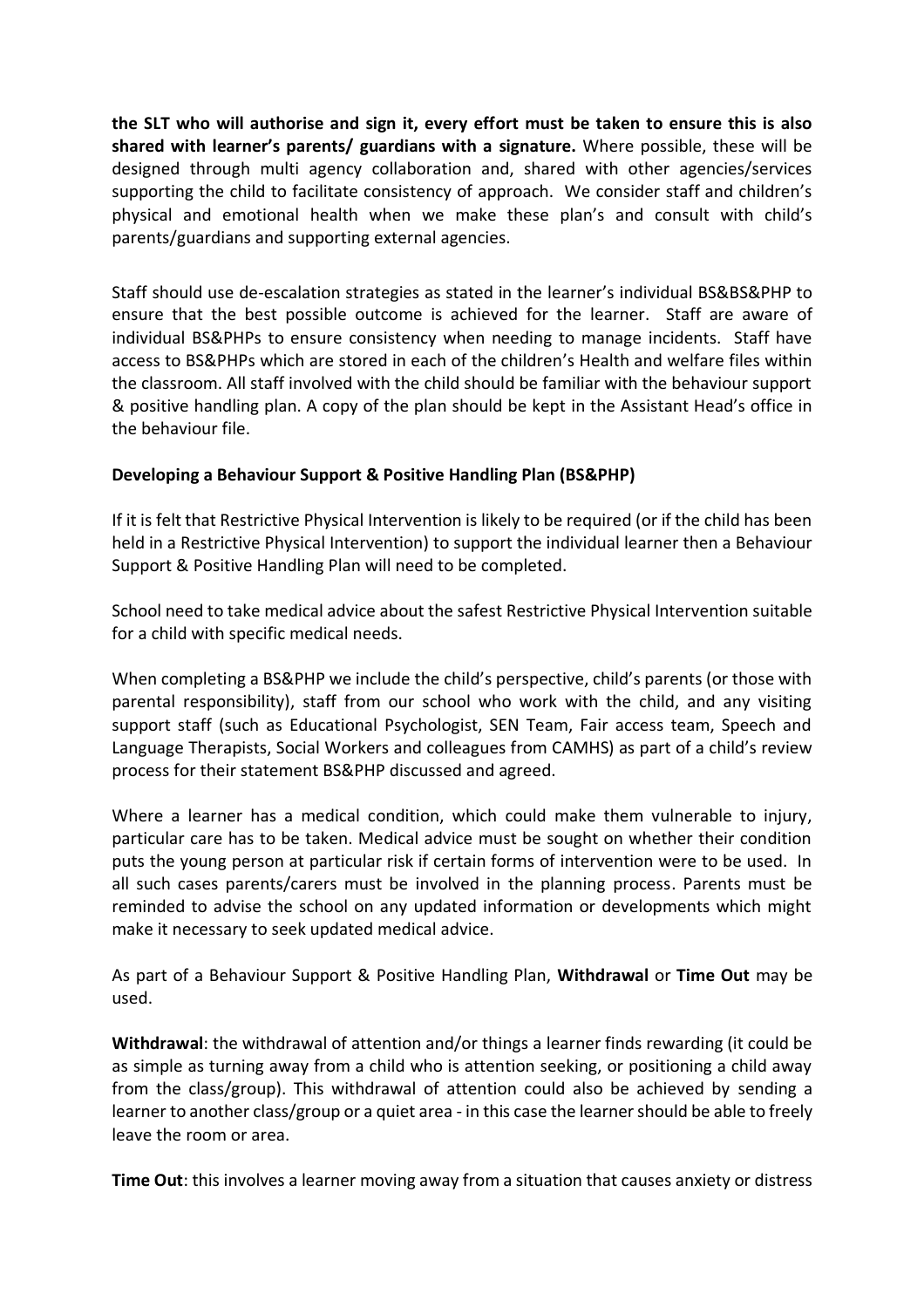to a location where he/she can be continuously observed and supported until he/she is ready to resume usual activities. This may involve a learner choosing to spend time away from the situation or staff removing him/her from the situation to provide time to calm down or to prevent the situation from escalating.

**Seclusion**: this is where a learner is required to spend time alone against his/her will in a room which he/she is not permitted to leave until they no longer present a significant degree of danger to other people. The door to the room may be closed or prevented from being opened by the learner: under no circumstances would the door to the room be locked. Seclusion is considered a form of Restrictive Physical Intervention. **Seclusion** can **NEVER be used as a planned intervention** and if it is used, it must be in a **One-off emergency** - an alternative intervention must be put in place in case of a reoccurrence of the situation.

Seclusion should only be considered:

*in a one-off emergency situation where there is a clear and identified risk that the learner who is to be secluded presents a significant degree of danger to other people from an unexpected or previously unseen severe risk/ severe behaviour and the situation cannot be managed more safely or appropriately by any other means.*

# **Staff Training**

We recognise that in practice it is not possible to completely remove all need for Restrictive Physical Intervention; therefore, the governors and senior leaders within Springside School needs to ensure that staff have the necessary training and skills to identify, minimise and communicate the risk.

The Headteacher is responsible for organising and booking staff training although this is delegated to the Assistant Headteacher as a trained Team Teach trainer. The training should be accredited by and tailored to meet the specific needs of our school. Staff will have access to regular refresher training sessions to keep them up to date with appropriate techniques, refresh skills in this area and advise them of changes in legislation. If the techniques used are not seen as being effective, further training will be organised. When staff feel that they need additional training needs, they have a duty to speak to their line manager.

Springside School acknowledge that physical techniques are only part of a whole setting approach to behaviour management. All training will include theory on at least the following:

- De-escalation
- Causes of challenging behaviour
- Preventative strategies
- Positive behaviour management
- Risk Assessment
- Behaviour support planning
- De- brief following incidents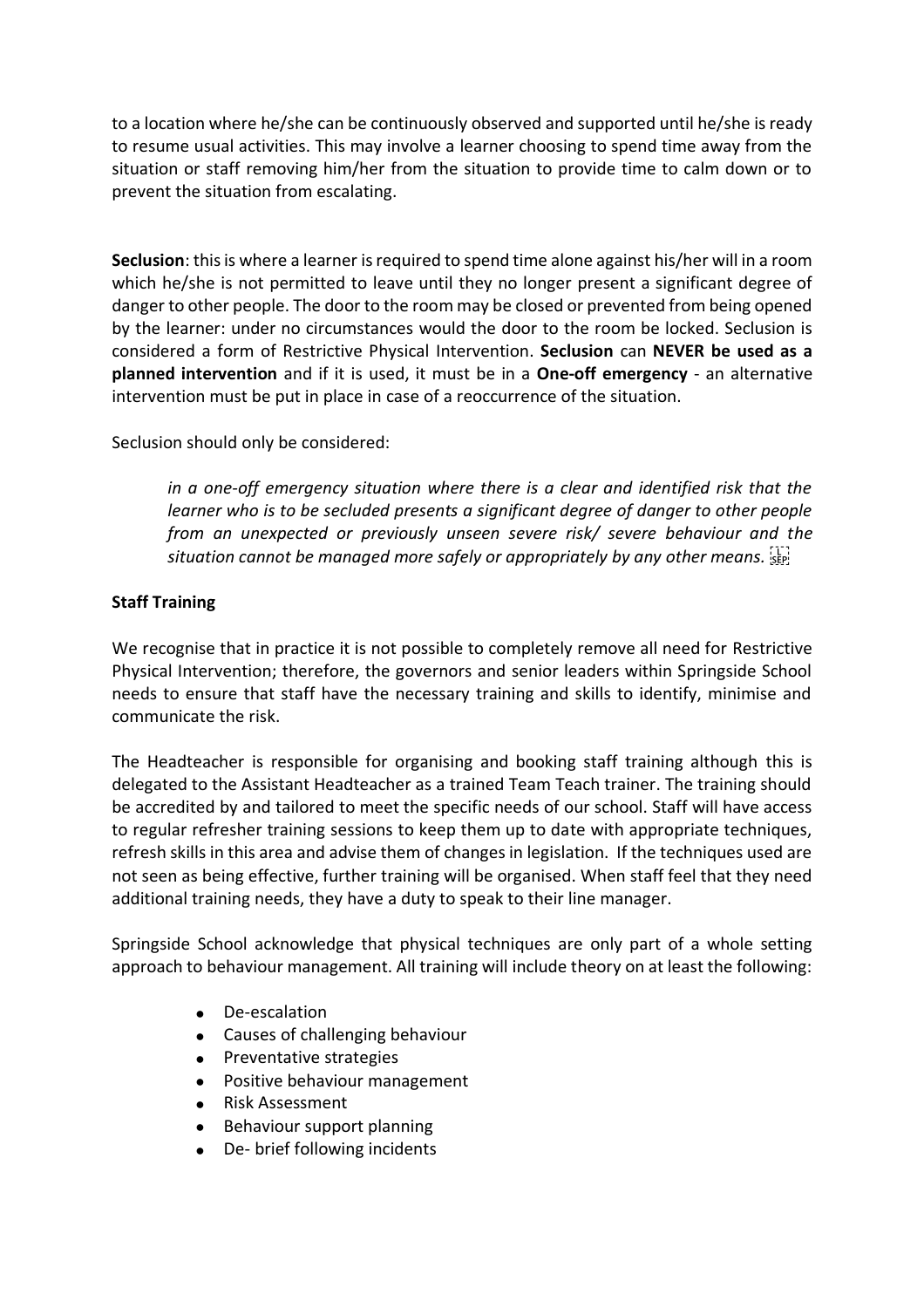A holistic approach is the preferred method of whole staff training. The level of training recommended is related to the level of risk faced by the members of staff. All staff benefit from whole school training.

## **Post Incident Support**

Immediate action should be taken to ensure medical help is sought if there are any injuries which require more than basic first aid. All injuries should be reported and recorded using the school systems. Springside School will ensure that the learner and the member of staff have immediate access to first aid for any signs of injury. Where any injury has occurred, we will complete the on-line schools' incident report form available from the School Safety Team.

### **Learner Support**

At this time it can be helpful to reiterate some simple messages.

- *We hold children to keep them safe from harm.*
- *We hold children when they cannot hold themselves safely.*
- *We hold children to prevent them from doing something they will regret.*
- *We care too much to allow them to be out of control.*
- "I care enough about you not to let you be out of control."

Post incident interviews which encourage positive listening and learning is recognised as being one of the most important parts of a Restrictive Physical Intervention. It should be used to enable the young person to gain insights into his or her own behaviour, understand the impact this has on others and as a learning opportunity to work out better self-management strategies in future situations, so as to lessen the likelihood that physical interventions will be needed again in future.

In cases where it is not possible to speak to the learner on the same day as the incident occurred, staff will ensure a positive listening and learning interview takes place as soon as possible after the learner returns to school.

Once basic physical, emotional and psychological needs have been addressed, reparation and any consequences should be presented as inevitable outcomes of poor choices. Staff should be seen as helping the child to put things right and resolve the problem.

### **Staff and Learner support**

Following a significant incident, the school should offer support to all involved. People take time to recover from a significant incident. Until the incident has subsided, the priority is to reduce risk and calm the situation down.

Procedures are in place within our school for supporting and debriefing pupils and staff after every incident of Restrictive Physical Intervention, as it is essential to safeguard the emotional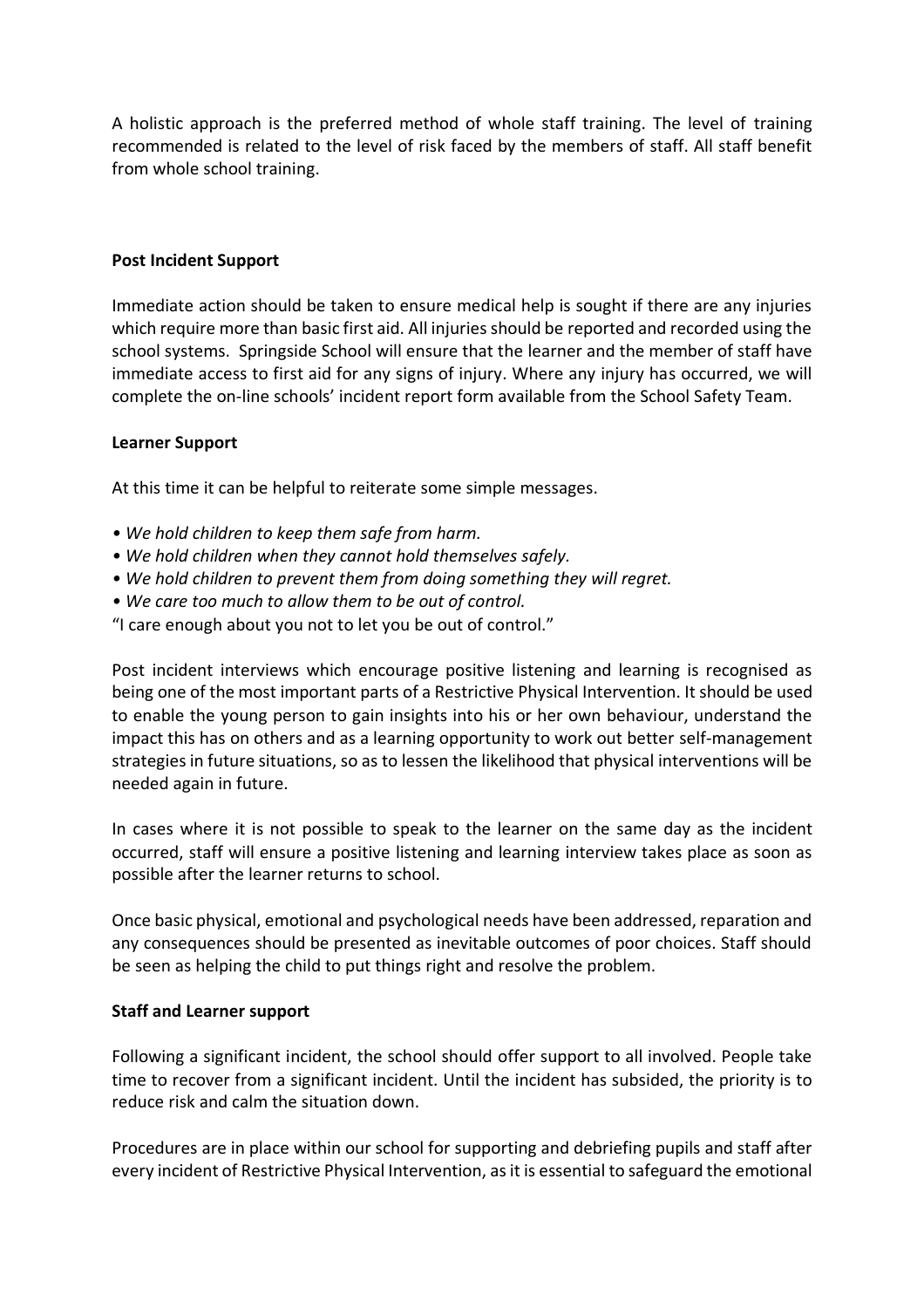well-being of all involved at these times. Springside is responsible for offering support to all staff involved, after such incidents.

Any member of staff or learner at the school involved in or witnessing a significant incident involving the use of RPI may require additional support following the incident.

All members of staff involved will be allowed a period to debrief and recover from the incident if needed. This may involve access to external support. A senior member of our staff will provide support to the member of staff involved.

## **Recording and Reporting**

This area, as do many other areas of our work, requires judgment. We do not want staff to spend undue time filling in unnecessary paperwork at the expense of looking after the children. However, staff need to understand that recording incidents safeguards them as well as the children.

When recording a significant incident staff will follow these points;

- Record the incident on CPOMS asap and inform a member of SLT immediately.
- Complete the significant incident form once everyone has recovered, but normally within 24 hours of the incident.
- The member of staff who initiated the Restrictive Physical Intervention should complete the significant incident form. Any staff involved in the incident, including witnesses, must complete their section of the form.
- Return the completed form to Assistant Headteacher who is responsible for cross referencing the incident on CPOMS.
- Consider the effectiveness of the learner's behaviour support and positive handling plan and amend the plan if necessary.
- A record of communication with parents/carers to inform of incident
- A record of medical examination (checking for accidental bruising/scratching)

At Springside we use the School's Service Team structured significant incident form, as this form meets the information requirements as stated in guidance.

### **Storing records of Restrictive Physical Intervention**

- Completed significant incident forms copies are kept in the school's Physical intervention log file in the Assistant Head's office. This is part of the learner's education record and is open to inspection by parents.
- CPOMS and accompanying significant incident forms are archived at the end of each academic year, together with a copy of the current policies for behaviour and Rochdale's Care, Control and Physical Intervention Policy. These records are kept until the youngest member of staff involved in the incident reaches normal retirement age.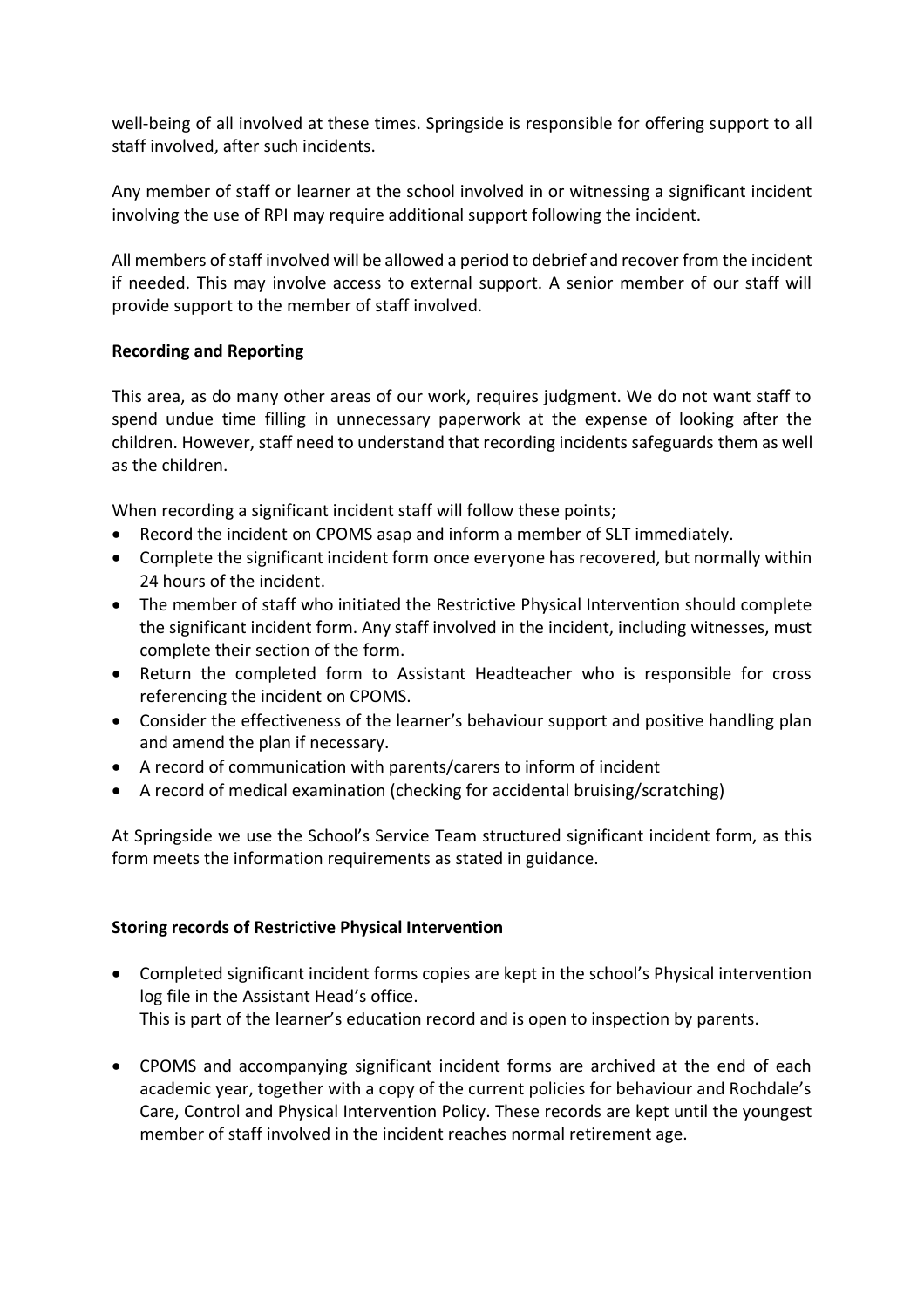Any incident which could be open to misinterpretation or place staff in a position where they could be vulnerable to allegations should be recorded. If a learner or member of staff is unusually distressed by an incident, or the learner and/or family, has a history of problematic relationships, it is safer to record the incident on a significant incident form.

## **Reporting Incidents**

The Headteacher will be informed of the incident at the earliest possible opportunity. Once post-incident measures have been put into place, the Headteacher then has a duty to inform governors of such incidents.

Parents/carers will be informed by telephone as soon as is practicable after the incident; the person informing parents need not have been directly involved but should keep a record of the communication.

If it is likely that reporting a significant incident to a parent will result in harm to the learner, then the incident should be reported to the school's designated teacher for child protection, and to follow locally agreed Local Authority Designated Officer procedures and inform Louise Hurst (LADO).

## *Monitoring and reviewing*

The use of physical intervention in our school will be monitored in order to help our staff learn from experience, promote the well-being of pupils in our care and provide a basis for appropriate support and school organisation. Monitoring will help us to determine what specialist help is needed for pupils. Information on trends and emerging problems will be shared within our school. Monitoring information will be reported on a regular basis to school governors by the Headteacher.

As a school we now use CPOMS to record our incidents. This system has a full audit history. Senior key holders can view, edit and delete incidents; however, all changes are logged and a copy of all versions of the incidents (even those deleted) is kept by CPOMS and these cannot be removed by anyone. Ultimately, any incident uploaded is unable to be deleted or altered permanently.

Our CPOMS log is be available for monitoring by authority Team Tutors and signed termly by the governor with responsibility for safeguarding. The bound and numbered book is monitored regularly by senior leaders to identify trends, necessary changes in policies and practice along with training needs. Significant incidents also provide an opportunity to review behaviour support and positive handling plans.

# *Complaints and allegations*

Complaints and allegations will be investigated in accordance with the guidance on dealing with allegations against teachers and other staff in schools. A copy of this guidance may be obtained from senior leaders.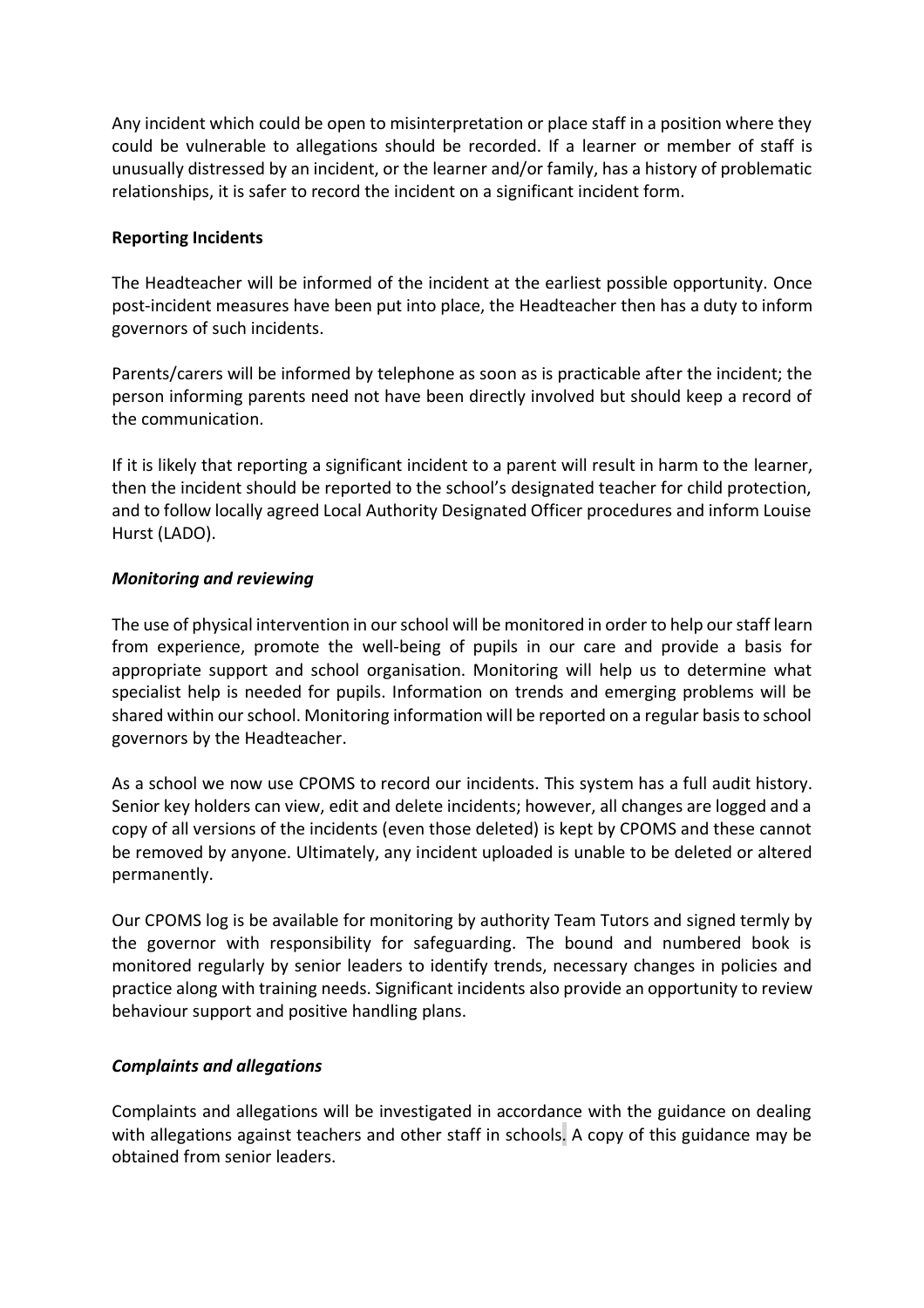## **Further information**

This policy should be considered alongside other relevant policies within the school, specifically those policies involving

- Behaviour
- Health and safety
- SEN
- Equal Opportunities
- School Complaints and allegations procedures
- Safe Working Practice
- Safeguarding

**This policy is consistent with our Safeguarding and Child Protection for children and Safe working practice for staff. It has been written with reference to the documents referenced throughout the Policy.**